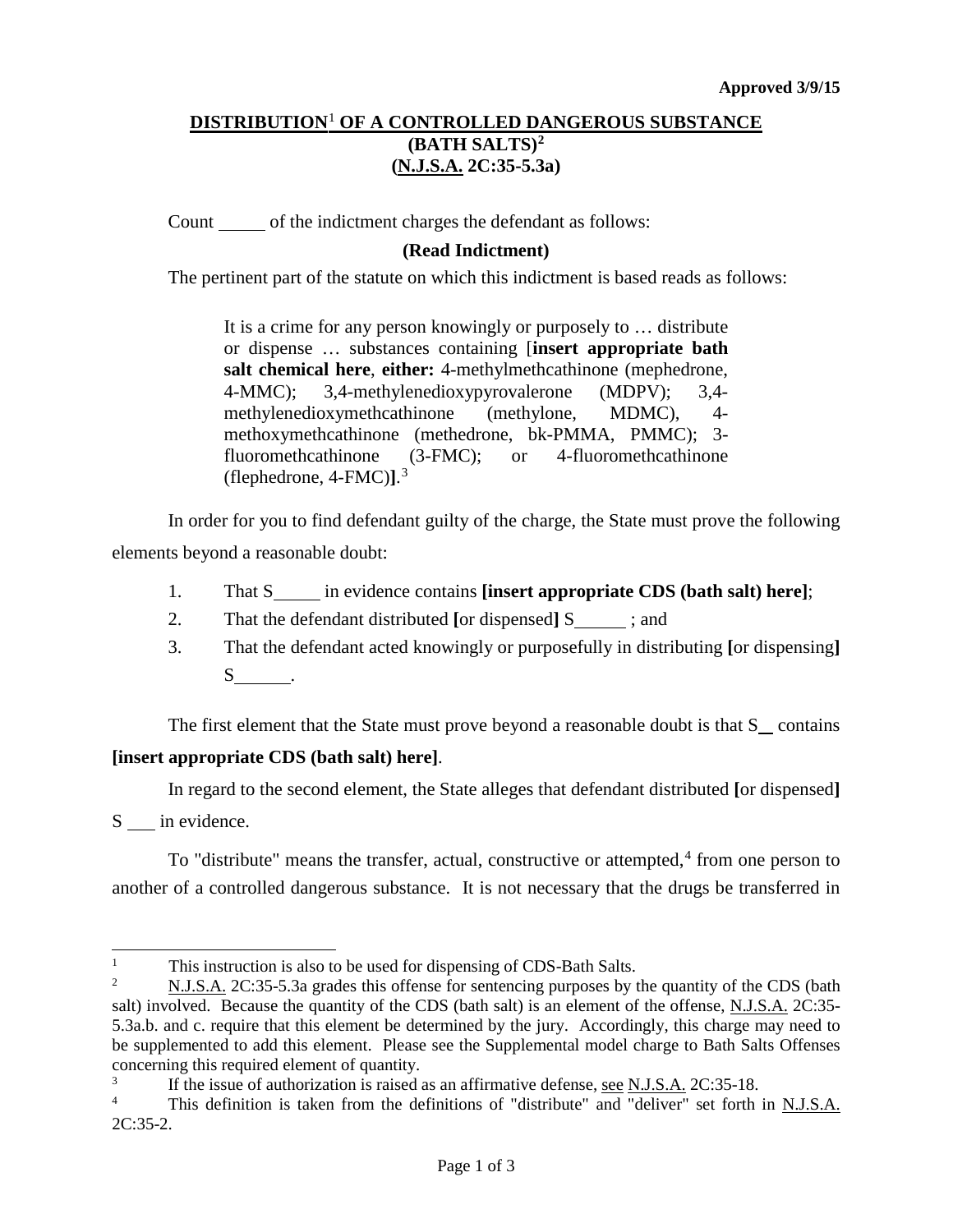## **DISTRIBUTION OF A CONTROLLED DANGEROUS SUBSTANCE (BATH SALTS) (N.J.S.A. 2C:35-5.3a)**

exchange for payment or promise of payment of money or anything of value.<sup>[5](#page-1-0)</sup>

**[Charge when applicable:** "Dispensing" means to deliver a controlled dangerous substance to an ultimate user or research subject by or pursuant to the lawful order of a practioner, including the prescribing, administering, packaging, labeling, or compounding necessary to prepare the substance for that delivery. <sup>[6](#page-1-1)</sup>]

In regard to the third element, the State must prove that the defendant acted knowingly or purposefully in distributing **[**or dispensing**]** S .

A person acts knowingly with respect to the nature of his/her conduct or the attendant circumstances if he/she is aware that his/her conduct is of that nature, or that such circumstances exist, or he/she is aware of a high probability of their existence. A person acts knowingly with respect to a result of his/her conduct if he/she is aware that it is practically certain that his/her conduct will cause such a result. "Knowing," "with knowledge" or equivalent terms have the same meaning.<sup>[7](#page-1-2)</sup>

A person acts purposely with respect to the nature of his/her conduct or a result thereof if it is his/her conscious object to engage in conduct of that nature or to cause such a result. A person acts purposely with respect to attendant circumstances if he/she is aware of the existence of such circumstances or he/she believes or hopes that they exist. "With purpose," designed," "with design" or equivalent terms have the same meaning.<sup>[8](#page-1-3)</sup>

Remember that when we speak of knowingly and purposely we are speaking of conditions of the mind that cannot be seen. It is not necessary for the State to prove the existence of such mental states by direct evidence such as a statement by the defendant that he/she had particular knowledge or a particular purpose. Knowledge and purpose as separate propositions of proof do not commonly exist. They must ordinarily be discovered as other mental states are from circumstantial evidence; that is, by reference to the defendant's conduct, words or acts and all the surrounding circumstances.

To reiterate, the three elements of this offense that the State must prove beyond a reasonable doubt are:

- 1. That S<sub>nn</sub> in evidence contains **[insert appropriate CDS (bath salt) here**];
- 2. That the defendant distributed [or dispensed] S<sub>\_\_\_\_</sub>; and
- 3. That the defendant acted knowingly or purposefully in distributing **[**or dispensing]  $S$  .

<span id="page-1-0"></span> $\frac{5}{6}$  State v. Heitzman, 209 N.J. Super. 617, 621 (App. Div. 1986), aff'd, 107 N.J. 603 (1987).  $\overline{5}$ 

<span id="page-1-1"></span><sup>&</sup>lt;sup>6</sup> This definition is taken from the definition of "dispense" set forth in <u>N.J.S.A.</u> 2C:35-2.<br><sup>7</sup> N.J.S.A. 2C:2.2b(1)

<span id="page-1-2"></span> $\frac{7}{8}$  N.J.S.A. 2C:2-2b(1).

<span id="page-1-3"></span><sup>8</sup> N.J.S.A. 2C:2-2b(2).